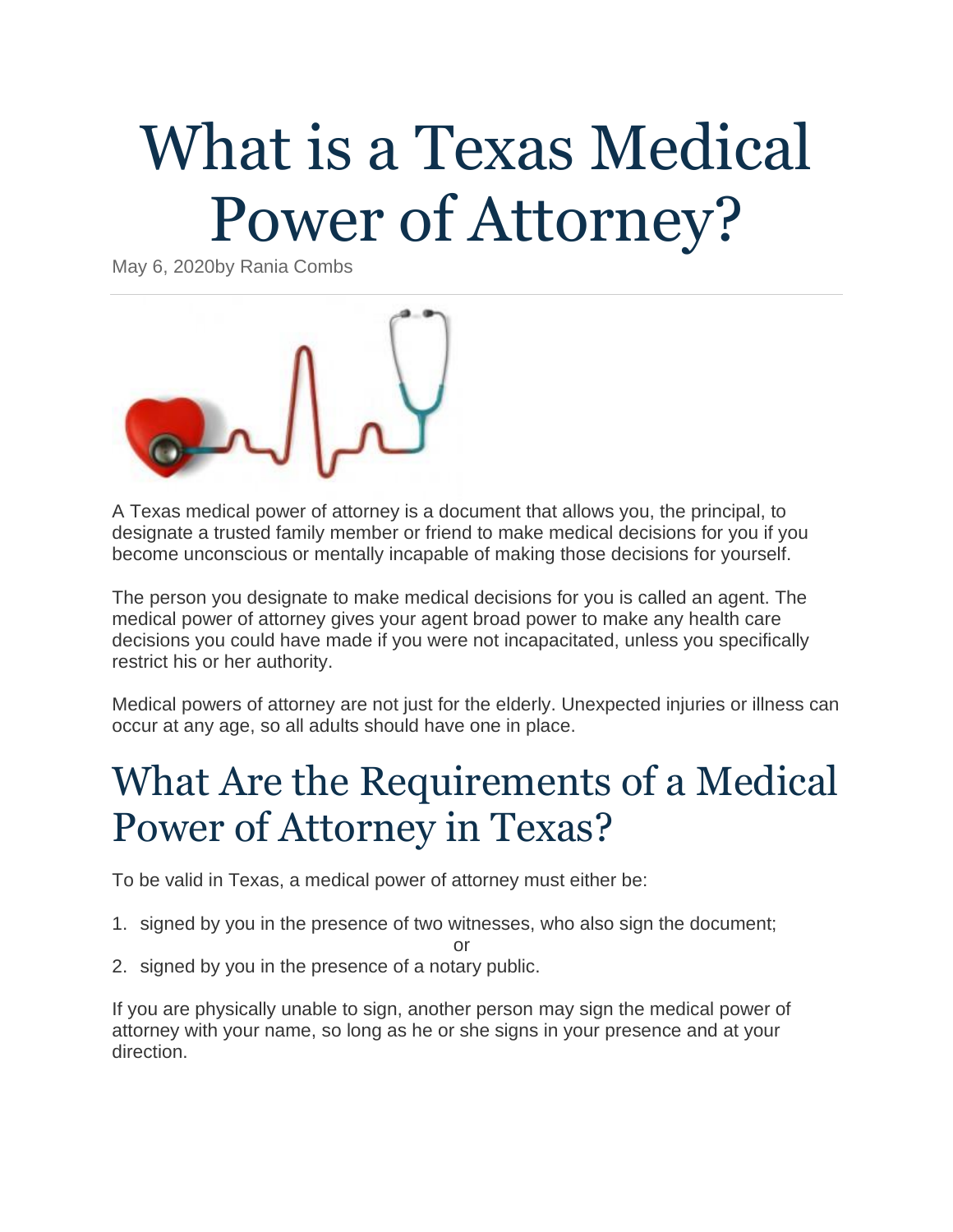## Can Anyone be a Witness?

Witnesses who sign a power of attorney must be competent adults. Also, at least one of the witnesses cannot be someone who:

- 1. you have designated to make health care treatment decisions on your behalf
- 2. Is related to you by blood or marriage;
- 3. Is a beneficiary of your estate;
- 4. has a claim on your estate;
- 5. is your attending physician;
- 6. your attending physician employs; or
- 7. is an employee of a health care facility where you reside, if the employee provides direct care to you or is an officer, director, partner, or business office employee of the health care facility or of any parent organization of the health care facility.

Signing in front of a notary public eliminates the need for signing in the presence of two witnesses.

#### When Does a Medical Power of Attorney Become Effective?

The medical power of attorney becomes effective immediately after you execute it and deliver it to your agent. It is effective indefinitely unless it contains a specific termination date, you revoke it.

If the medical power of attorney has a specific termination date, but you are incompetent on that date, the medical power of attorney continues to be effective until you become competent.